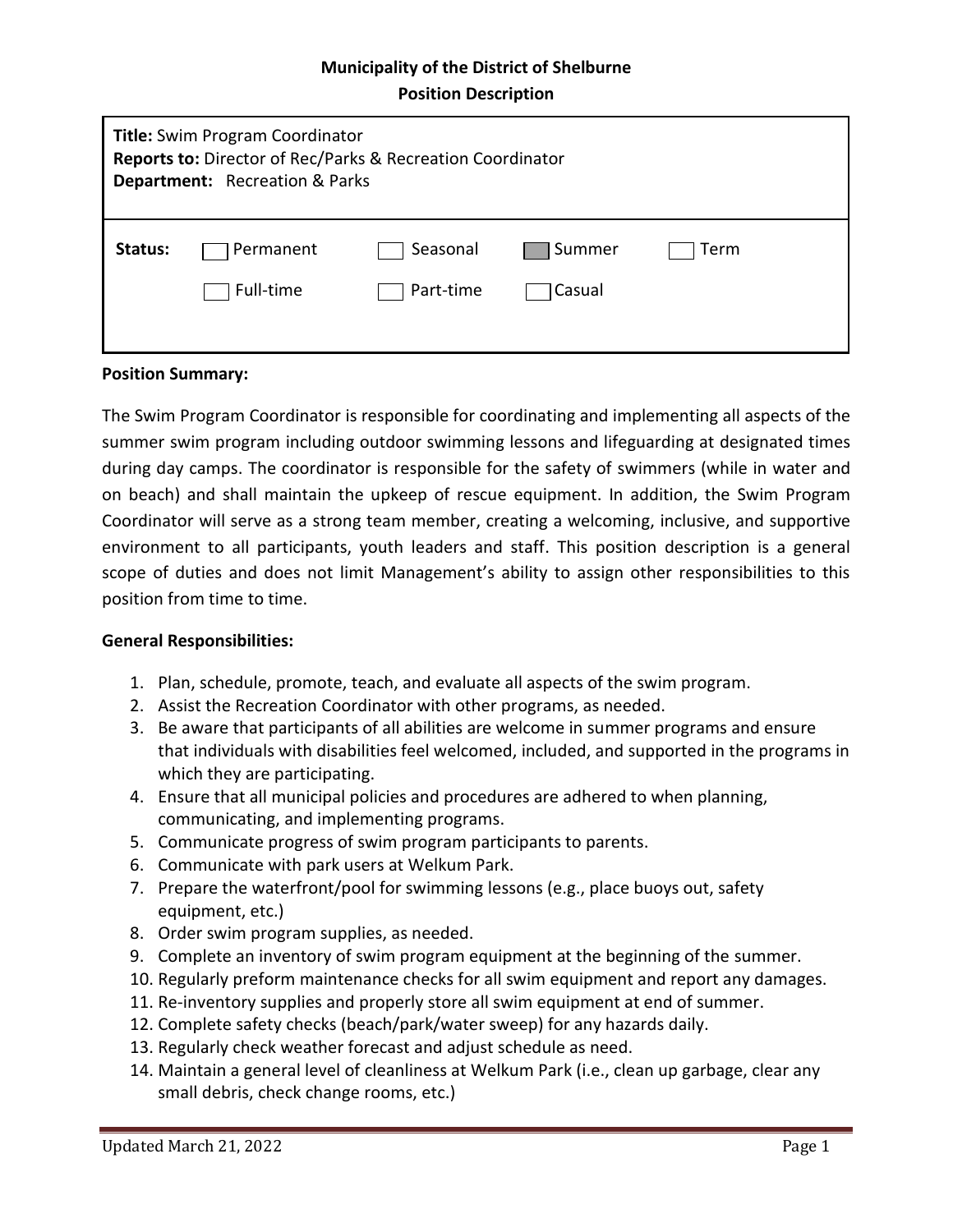- 15. Lock equipment in storage shed at the end of use.
- 16. Collect water samples from Welkum Park on a bi-weekly basis and deliver to Roseway Hospital before 10am.
- 17. Take attendance at swim lessons and ensure all participants are registered and have completed all required paperwork.
- 18. Complete incident reports.
- 19. Schedule swim times with registered participants for each swim session and call parents to inform them of their child's swim lesson time.
- 20. Promote Fair Play and Principles of Healthy Childhood Development.
- 21. Participate in training opportunities, as required.
- 22. Deal with conflicts with participants, other staff, and the public in a mature, professional, and courteous manner.
- 23. Act as a role model for other staff, Youth Volunteers, and program participants.
- 24. Act as a mentor for the Swim Program Leader.
- 25. Be aware of public perception both on and off the job.
- 26. Help at other summer programs when required and when position duties are completed.
- 27. Continually evaluate the swim program and make recommendations for future programming.
- 28. Prepare individual progress reports for participants and maintain a master list of participant's swim levels.
- 29. Prepare a summary report for the swim program at the end of the summer and submit to the Recreation Coordinator.
- 30. Staff will have access to confidential information and will be required to follow the Department's Confidentiality Policy.
- 31. Follow the current Public Health COVID guidelines to ensure the safety of all participants, staff and volunteers and be a role model to participants by practicing proper COVID safety procedures.
- 32. Perform other duties as required.

## **Skills Required:**

- 1. Experience with planning, promoting, delivering, and evaluating swim programs.
- 2. Positive attitude.
- 3. A high degree of mental alertness for long periods of time.
- 4. Must enjoy working with all ages, especially children and youth.
- 5. Emotionally mature with good moral character.
- 6. High level of organizational skills.
- 7. Ability to work as part of a team and be a valuable team member.
- 8. This employee must exercise a high degree of accountability and confidentiality in their job.
- 9. Conflict resolution skills to tactfully handle concerns from program participants, the public and other staff.
- 10. This employee must recognize that they are a public servant and must show utmost respect always when dealing with other staff, program participants and the public.